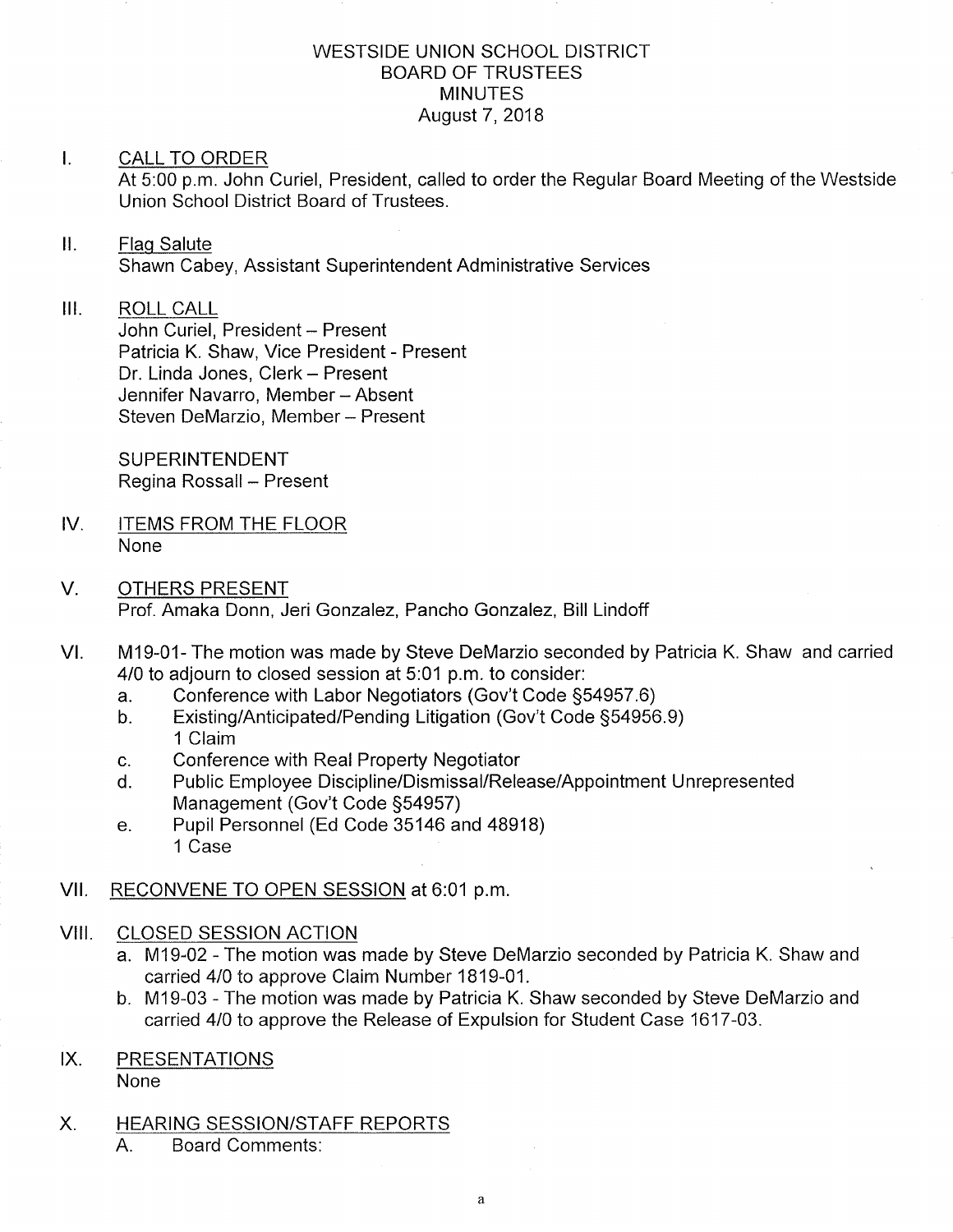Minutes

Regular Board Meeting August 7, 2018

#### Steve DeMarzio

- Yesterday we had the Welcome Back Breakfast. The staff's enthusiasm made for quite the "show". I think this is going to be a great but challenging year.
- . Our schools look great for the start of the school year; thank you.

#### Linda Jones

- . Ditto on what Steve said. I see that there have been several trainings for our staff for the last three weeks. I am sure staff is very excited and appreciate the trainings.
- . Congratulations, Robert, on all the hiring that's been done by your office. Shawn, <sup>I</sup> see all the activity that has been going on at Cottonwood.

#### Patricia K. Shaw:

- I would also like to say ditto for what has been said by Steve and Linda. John Curiel
- . I also attended the Welcome Back Breakfast.
- . This year the winners of the school spirit presentations were Anaverde Hills and Joe Walker. This is Anaverde Hills second win.
- . The job of the Board is to support the district. We believe in the mission of educating our children with all the things that go on at the school sites.
- . I think we will have a wonderful year.
- . I would like to thank our grounds men for all their work this summer.
- B. Staff Reports:
	- 1. Assistant Superintendent Administrative Services Shawn Cabey
		- a. Thank you, to the Board for your words of encouragement. We have a lot of people who have done a lot of hard work this summer.
		- b. I have invited PacWest this evening regarding the Hillview Solar Panels. We finished decommissioning them on July 6,2018, which was half the time of what was projected. I would like to thank them for doing a great job. The replacement solar panels should be in by the end of the year.
		- c. Prop 39 lighting will be running through the end of October.
	- 2. Assistant Superintendent Educational Services Marguerite Johnson
		- a. I would like to thank HR and lT for their help with our trainings.
		- b. Review of Standards Based Grading videos.
	- 3. Deputy Superintendent Robert Hughes
		- a. lt has been a busy hiring season. All of our teacher and management positions have been filled.
	- b. We are gearing up for our health fair on August 27,2018. 4. Superintendent Regina Rossall
	-

Mrs. Rossall reviewed the following items with the Trustees:

- a. I agree with the Board, we had a great opening yesterday. I think staff had a great time. Jeri, nice job addressing our group, you had very nice things to say.
- b. We are busy with registration.
- c. I think we are down a little bit with enrollment, we will not know until next week. The trend is that families are leaving the state.
- d. Cabinet and their departments have done outstanding work this summer.
- e. I am hearing that this year's setup of the Welcome Back Breakfast was the most efficient.
- <sup>f</sup>. I would like to commend Shawn and his department on iAttendSchool. Shawn came up with the idea and J perfected it. iAttendSchool is a registered trademark. PowerSchool has picked this up and we have received several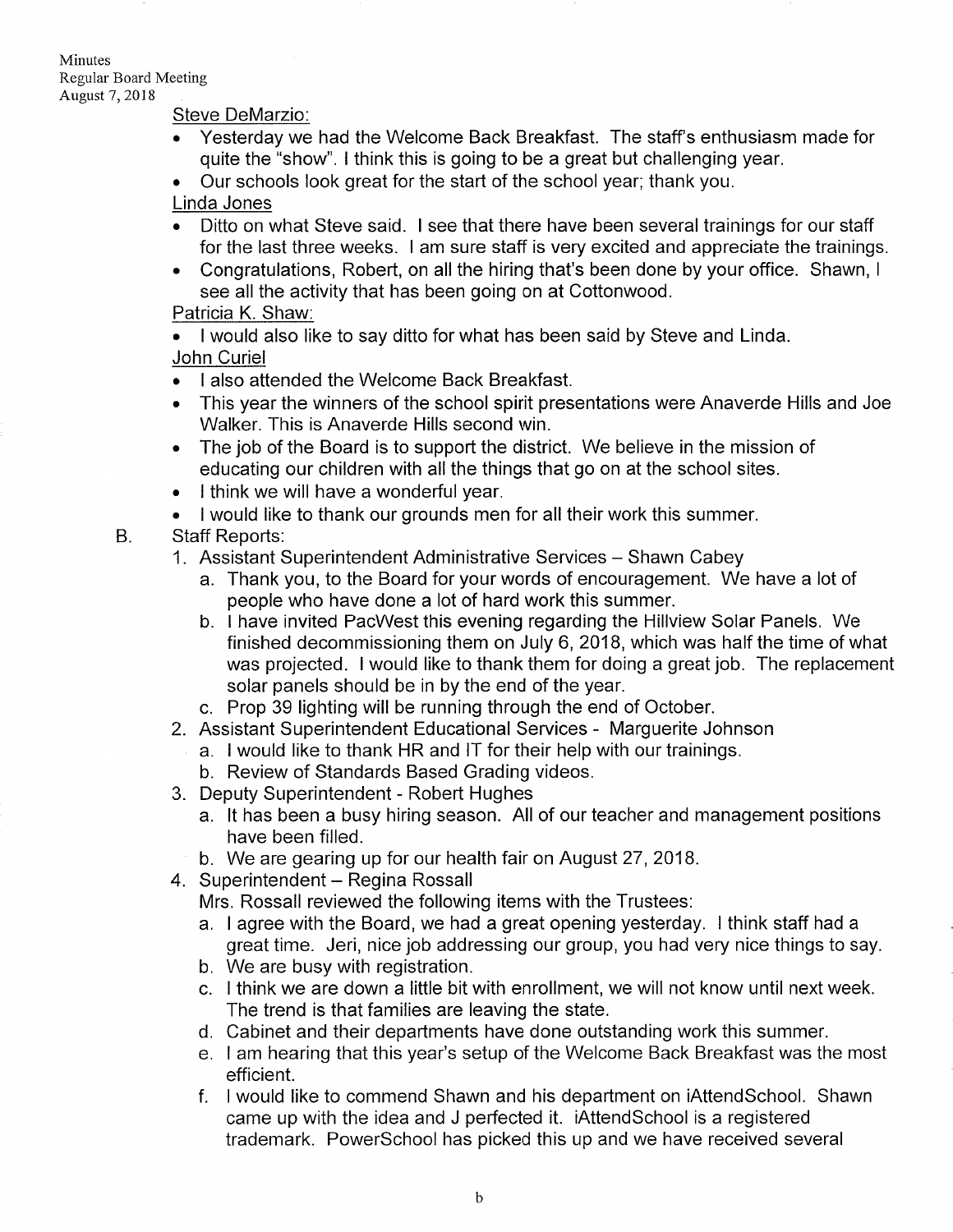Minutes Regular Board Meeting August 7, 2018

c.

additional perks from them in exchange for the program. There is a video available if you would like to see what this program can do.

- g. We have several teachers and principals who are Google Certified.
- h. Tomorrow will be a great day and we think 2018-19 will be a great year.<br>i. I attended Del Sur and Gregg Anderson Academy Back to School Nights and
- both schools had excellent attendance.

#### XI. PERSONAL APPEARANCES

- Westside Union Teachers Association Representative Bob Dunham, President A.
- California School Employee Association Representative Jeri Holmes, President  $\bullet$  We are looking forward to a good year. B.
	- Parent Teachers Association Representative
- WAVE Representative Jennifer Navarro and Robert Hughes D.
	- . WAVE meeting tomorrow night
	- . Tailgate party on September B at AVC starting at 4:00 p.m. Tours of AVC will be available at 3.00 p.m.
- XII. ITEMS FROM THE FLOOR Regular Session None
- XIII. PUBLIC HEARING None
- XIV. BUSINESS SESSION

- Organizational/Governance<br>1. M19-04 Item 1. Approval of the agenda of the Regular Board Meeting of August 7, 2018, as submitted. The motion was made by Patricia K, Shaw seconded by Steve DeMarzio and carried 410.
- 2. M19-05 Items 2a 2h. The motion was made by Steve DeMarzio seconded by Linda<br>Jones and carried 4/0 to approve the consent agenda.
	- 2a Minutes of the Regular Meeting on June 26, 2018<br>2b Fundraising Authorization<br>2c Williams Uniform Complaint Quarterly Report<br>2d Personnel Report Revised<br>2e Purchase Orders
	-
	-
	-
	-
	- 2f Consultant/Contract Agreement Schedule Revised<br>2g Conference/Workshop Schedule Revised<br>2h PTA/PTSA/PTO Documents
	-
	-
- 3. M19-06 ltem 3. The motion was made by Steve DeMarzio seconded by Linda Jones and carried 410 to approve the lnter District Attendance Agreement between Westside Union School District and Southern Kern Unified School District.
- 4. ltem 4. Discussion ltem
	- . Board Governance
		- $\circ$  Orientation for Board Candidates approximately 8 sessions

# XV. EDUCATIONAL SERVICES

M19-07 - ltem 5. The motion was made by Steve DeMarzio seconded by Patricia <sup>K</sup> Shaw and carried 410 to approve the first reading the revised Board Policies, Administrative Regulations and Exhibits: 5